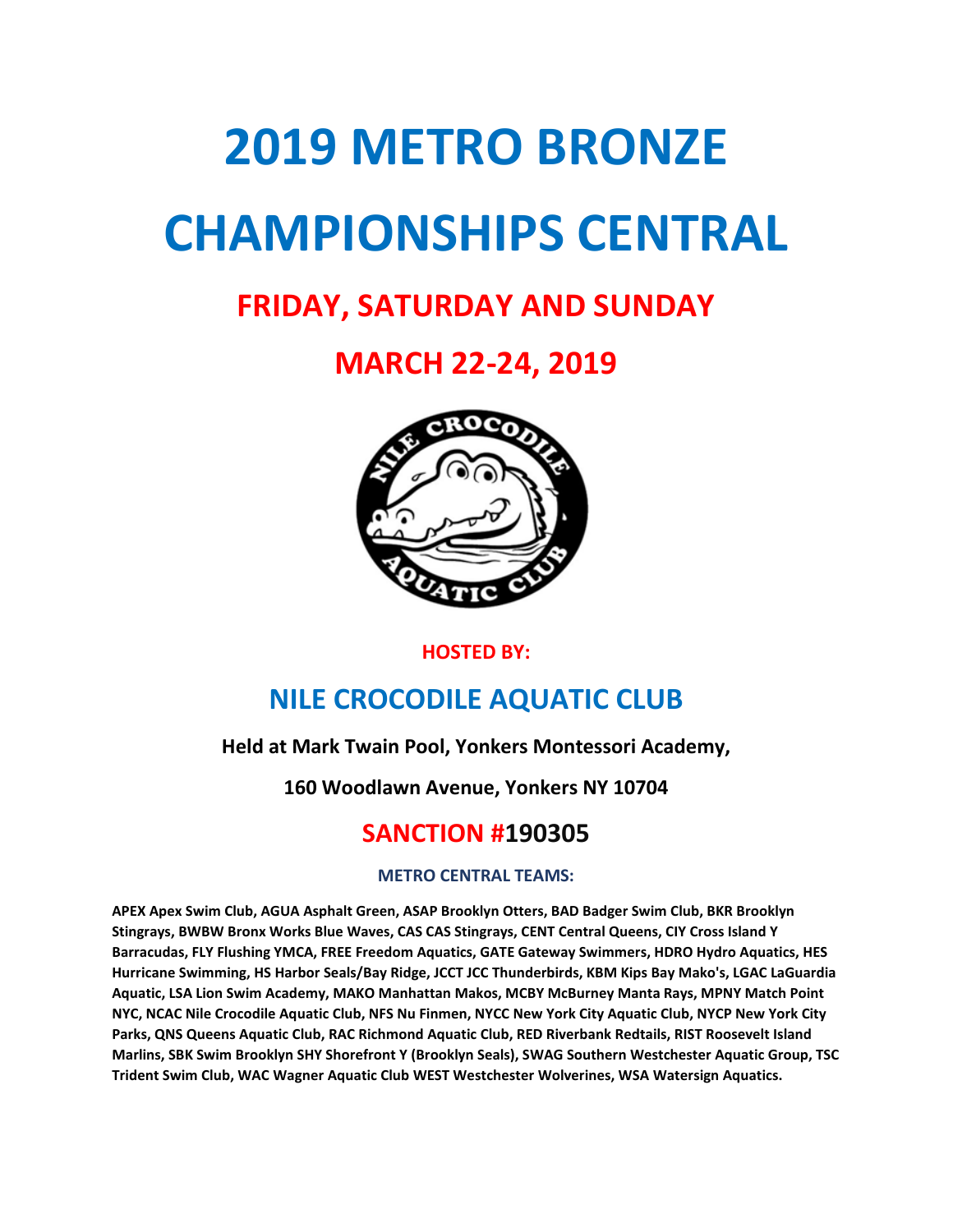#### 2019 METRO BRONZE CHAMPIONSHIPS CENTRAL

#### Friday 22-Sunday 24, March 2019

- SANCTION: Held under the sanction of USA Swimming/Metropolitan Swimming, Inc. # 180306
- LOCATION: Mark Twain Pool, Yonkers Montessori Academy, 160 Woodlawn Avenue, Yonkers NY 10704
- FACILITY: 25 Yard pool with 8 6ft lanes and non-turbulent lane lines. Colorado electronic timing system.NO SMOKING ALLOWED IN THE BUILDING. Teams are expected to police and maintain their areas on the pool deck. Athletes, parents and children are restricted to the pool area and spectators stand and are not authorized to be in any other part of the building. The pool has been certified in accordance with Article 104.2.2C (4). 12 feet in deep end, 4 feet in shallow end.
- **SESSIONS:** Session 1-4:00 PM Warm-up 5:00 PM Start March  $22^{nd}$  All Age Groups Session 2- 8:00 AM Warm-up 9:00 AM Start – March 23rd 9-10 & 13-14 Session 3- 3:15 PM Warm-up 4:15 PM Start – March 23rd, 11-12 & 15-18 Session 4- 8:00 AM Warm-up 9:00 AM Start – March 24<sup>th</sup> 9-10 & 13-14 Session 5- 3:15 PM Warm-up 4:15 PM Start – March 24<sup>th</sup>, 11-12 & 15-18
- FORMAT: All events are timed finals. Slow to fast standard This meet will be deck seeded with coaches checking in/scratching all swimmers.
- ELIGIBILITY: Open to all Invited USA Swimming/Metropolitan Swimming Inc. registered swimmers. All swimmers participating in this meet must be registered by the first day of the meet. No "Deck Registrations" will be accepted Age on March 22<sup>nd</sup>, 2019 will determine age for the entire meet.
- DISABILITY SWIMMERS: Swimmers with disabilities are encouraged to attend. Contact the meet director if you need special consideration. The athlete (or the athlete's coach) is also responsible for notifying the meet referee of any disability prior to the competition.
- ENTRIES: All Swimmers are limited to 4 events per session. 8 & Under are not permitted to swim in this meet. Entry times cannot be faster than BRONZE times as specified by Metropolitan swimming 2018-2019-time standards. Swimmers must have swum the events once prior to this meet. Entry times must have been achieved between January 1, 2018 and the meet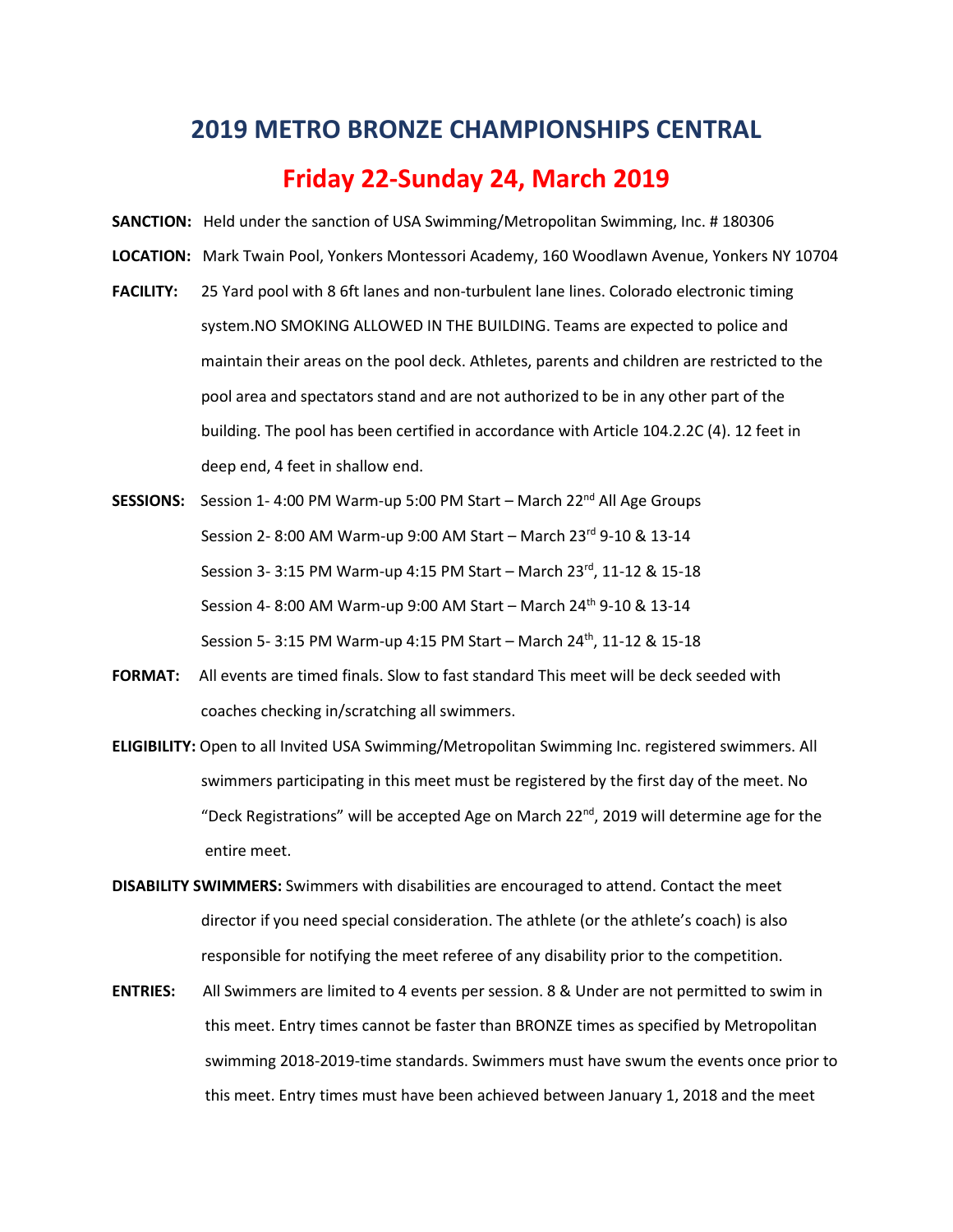entry deadline- March 13th, 2019- Hy-Tek email entries will be accepted. An email confirmation will be sent back, if you do not receive the email confirmation within 2 days of your original email please contact the meet director to discuss the entry. Meet entries recon from SWIMS will be performed before the meet. NT's are not allowed. Mail your payment to: NCAC 61-28 172<sup>nd</sup> street, Fresh Meadows NY 11365-2028 Email Entries/Confirm Entry Receipt: magdyshokry@hotmail.com Please sign the waiver on the front.

- DEADLINE: Entries must be received by: March 13th, 2019 An email confirming receipt of entries if you provide an email contact. Please contact Meet Director if you do not receive such a report within 2 days of your original email.
- ENTRY FEE: An entry fee of \$5.00 per individual event plus \$1.00-dollar Metro surcharges must accompany the entries. Make check payable to: NCAC Payment must be received by March 13<sup>th</sup>, 2019 for email entries. Payment must be Included with all mail entries. Failure to pay entry fees by this deadline could result in teams being barred from the meet.
- WARM-UP: General warm up with assigned lanes for the first 40 minutes. Sprint lanes and General Lanes will be available for the remaining 10 minutes. Lane assignments will be distributed along with the scratch sheet at each session.
- SCRATCHES: Coaches will be given scratch sheets upon check-in for each session. All scratches are due no later than 30 minutes prior to the start of the session. Coaches are asked to indicate clearly individual events scratches and which swimmers will not be participating in the session.
- COACHES: In accordance with Metropolitan Swimming Inc. Policy, only those coaches who display current, valid USA Swimming credentials will be permitted to act in a coaching capacity at this meet. Coaches who do not possess these credentials will be required to leave the deck area.
- **AWARDS:** Individual medals for 1st 8th place, ribbons  $9th 16th$  place for swimmers below the silver minimum standard. Overachiever ribbons will be awarded to swimmers who swim Silver, JO qualifying times in an event for a first time at this meet.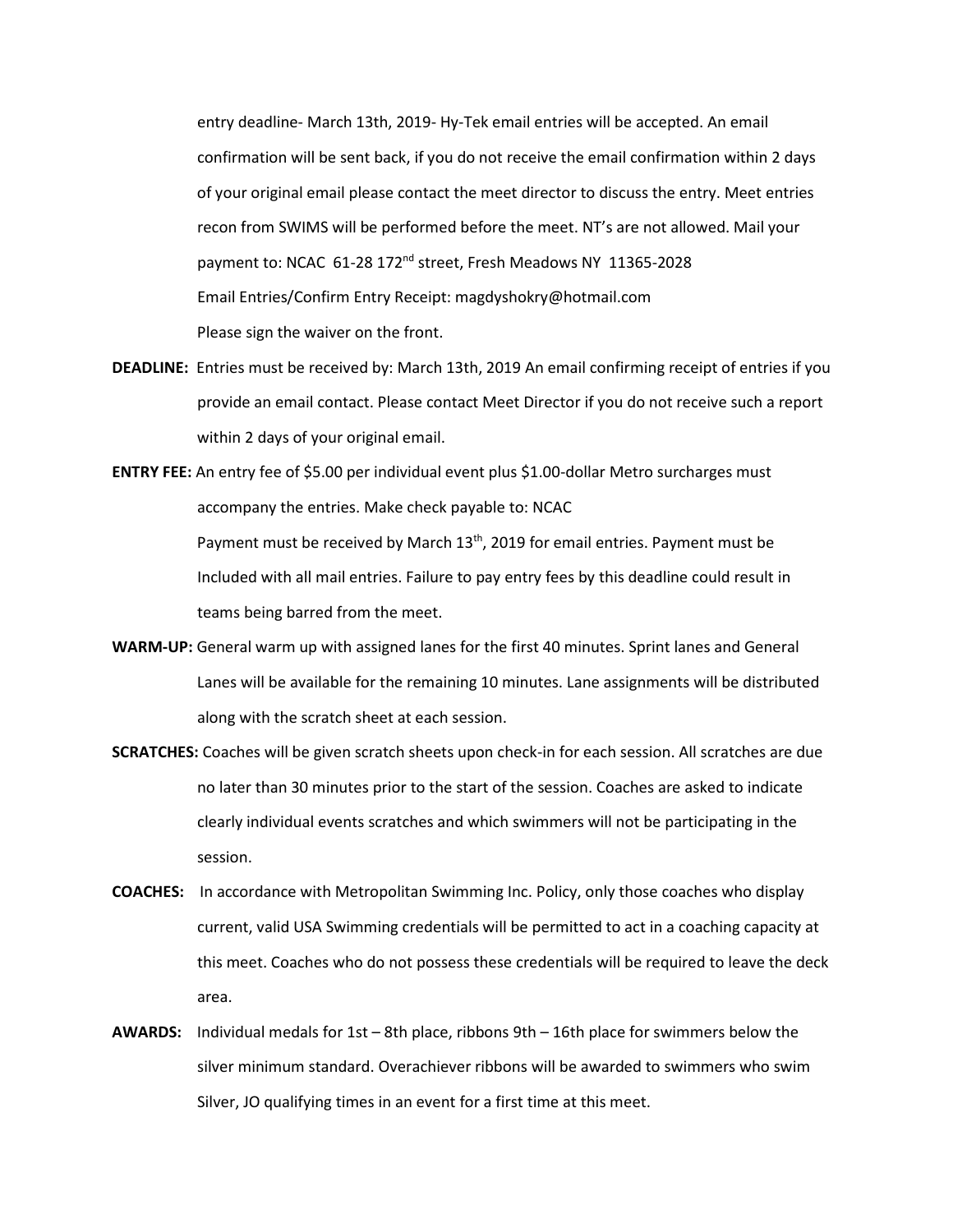OFFICIALS: Meet Referee: Frank A. Zarnitz, anssec180@gmail.com, (917) 284-0477

Officials wishing to volunteer should contact Meet Referee by March 2nd, 2019

ADMIN.OFFICIAL: Mary Lange, thelangez@hotmail.com, 845-323-9118

Administrative Official Magdy Shokry, magdyshokry@hotmail.com, (347) 466-0375

MEET DIRECTOR: Wendy Martinez, bellamiamour@usa.net, (917) 392-9259

- RULES: The current USA Swimming Rules and Regulations will apply. The USA Swimming Code of Conduct is in effect for the duration of the meet. The overhead start procedure may be used at the discretion of the meet Referee.
- SAFETY: Metropolitan Safety and Warm-up procedures will be in effect. Marshals will be present throughout warmups and competition, and have the authority to remove, with the concurrence of the meet Referee, any swimmer, coach, club, or spectator for failure to follow the safety rules. "Any swimmer entered in the meet must be certified by a USA Swimming member coach as being proficient in performing a racing start or must start each race from within the water. When unaccompanied by a member-coach, it is the responsibility of the swimmer, or the swimmer's legal guardian, to ensure compliance with this requirement"
- WATER DEPTH: The pool has been certified in accordance with Article 104.2.2C (4). 10 feet in deep end, 4 feet in shallow end.
- DISCLAIMER: Upon acceptance of his/her entries, the participant waives all claims against Mark Twain Pool, Yonkers Montessori Academy, Nile Crocodile Aquatic Club, Metropolitan Swimming Inc., & USA Swimming Inc., and their agents or representatives for any injury occurring as a result of the meet.
- AUDIO/VISUAL: Use of Audio or visual recording devices, including a cell phone, is not permitted in changing areas, rest rooms, behind the blocks or locker rooms.
- DRONES: Operation of a drone, or any other flying apparatus, is PROHIBITED over the venue (pools, athlete/coach areas, spectator areas and open ceiling locker rooms) any time athletes, coaches, officials and/or spectators are present.

DECK CHANGING: Deck changes are prohibited.

ADMISSION: Adult \$7.00 per person/session. Programs \$3.00 per session Children under 12 are free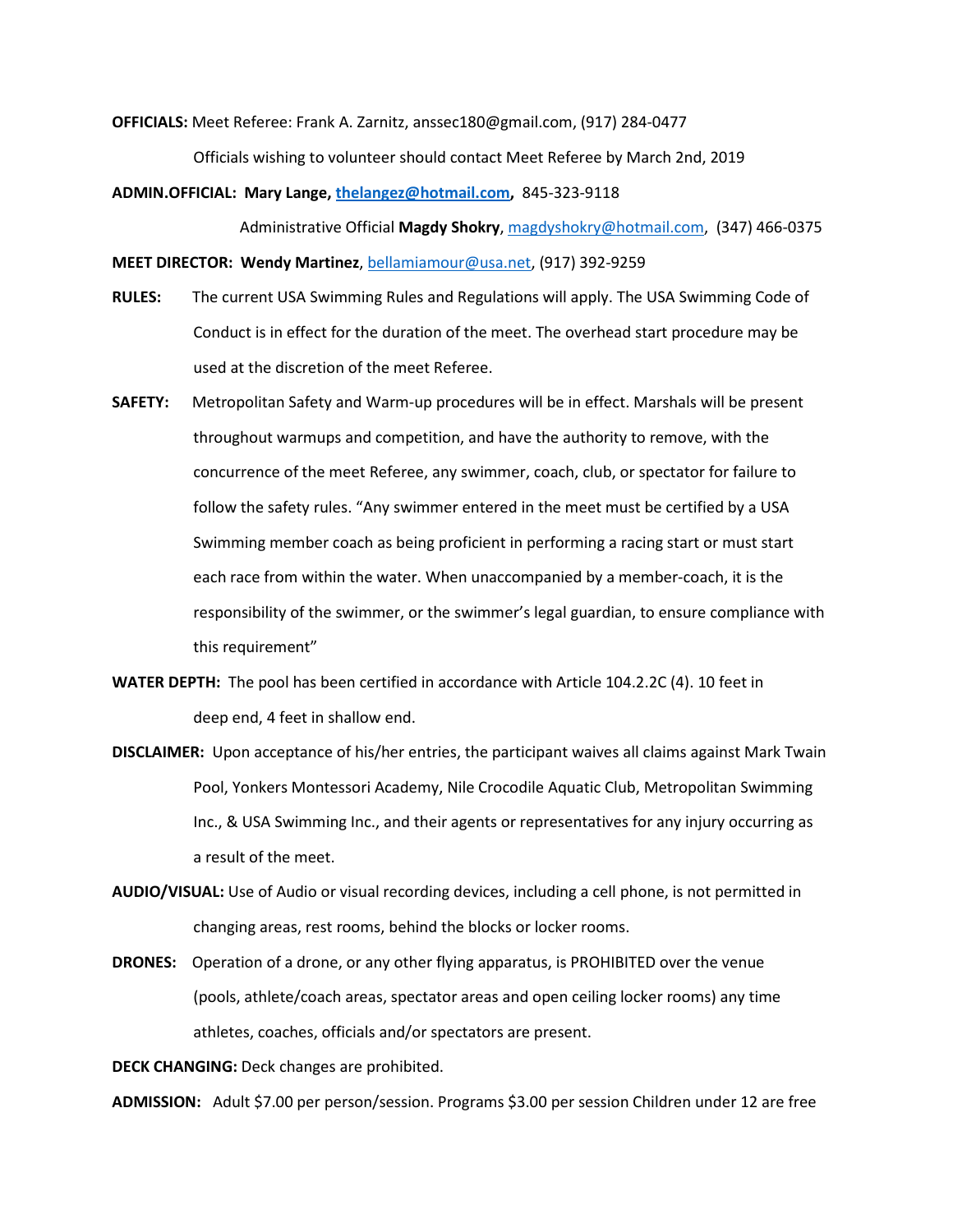MERCHANTS: Vendors will be available on site for the purchase or suits, bags, towels, goggles and apparel. Hot & cold dishes, snacks, desserts, & beverages will be available

PARKING: There is ample free parking available

- DIRECTIONS: From the North (choose 1 from below) Taconic Parkway South to Sprain South to Bronx River Parkway South. After Cross County Parkway exits, take the Second Bronx River Road Exit. Make a right onto Bronx River Road and the immediate left onto Wakefield Avenue. Go approximately 5 blocks. Pool entrance is at the corner of Wakefield Avenue and Woodlawn Avenue. 87 South to Exit 4, Cross County Parkway. Stay on Service Road South to Yonkers Avenue. Make a left onto Yonkers Avenue. Continue for approximately 0.25 mile and make a right onto Kimball Avenue. Bear left onto Sterling Avenue, Then Bear Left onto Woodlawn Avenue. Pool Entrance is at the corner of Wakefield Avenue and Woodlawn Avenue. DIRECTIONS: From Long Island Take 495 Long Island Expressway West towards Whitestone Bridge. Merge onto Cross Island Parkway North. Merge onto I295 North via Exit 33 Bronx/New England. Merge onto I695 /North Throgs Neck Expressway via Exit 10, I95 New Haven. I695 /North Throgs Neck becomes I95 North. Take the Baychester Avenue Exit 12 on the left. Turn slight right onto Baychester Avenue. Baychester Ave becomes East\ 241st street. East 241st becomes Wakefield Avenue. Turn right onto Woodlawn Ave. 160 Woodlawn Ave.is on the right.
- DIRECTIONS: From NY City 87 North towards Albany. Take the East 233rd Street Exit 13. Stay Straight on East 233rd Street and make 1st left onto Van Courtland Park East. Van Courtland Park east becomes Kimball Avenue. Turn Right onto Wakefield Avenue. Turn Left onto Woodlawn Avenue. 160 Woodlawn Avenue is on the right.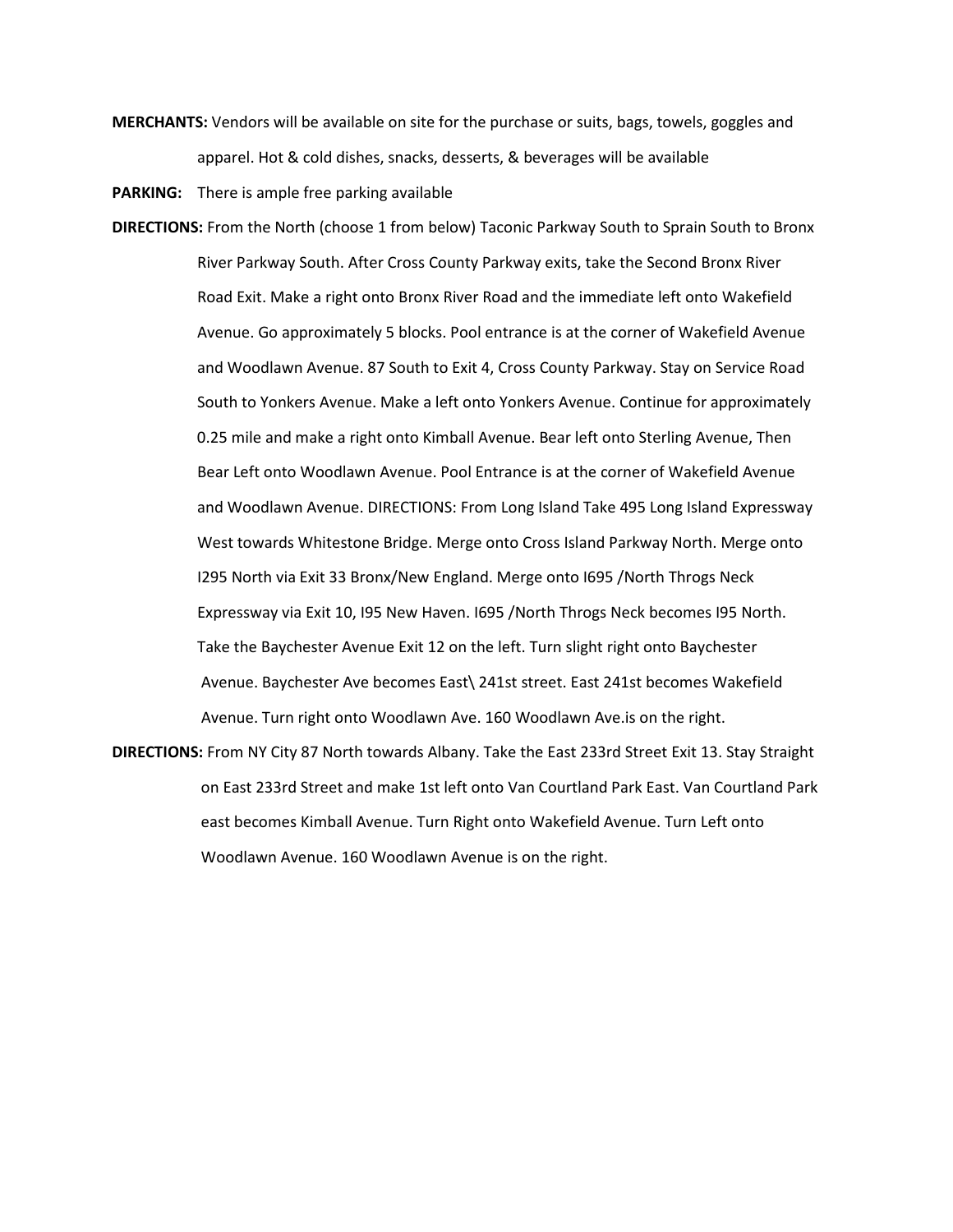## Session 1 (All age groups)

## 4:00PM Warm-up 5:00PM Start – Friday, March 22, 2019

| <b>Bronze Not</b> | <b>Girls</b>   | <b>Friday PM</b>           | <b>Boys</b>             | <b>Bronze Not</b> |
|-------------------|----------------|----------------------------|-------------------------|-------------------|
| faster            | <b>Events</b>  | <b>Central Events</b>      | <b>Events</b>           | faster            |
| <b>Than</b>       | No.            |                            | No.                     | <b>Than</b>       |
| 2:47.00           | 1              |                            | $\overline{2}$          | 2:42.80           |
|                   |                | <b>200 BK</b><br>$11 - 12$ |                         |                   |
| 2:49.60           | 3              |                            | $\overline{\mathbf{4}}$ | 2:49.60           |
|                   |                | $9 - 10$<br><b>200 FR</b>  |                         |                   |
| 6:20.80           | 5              |                            | 6                       | 6:32.00           |
|                   |                | $11 - 12$<br><b>500 FR</b> |                         |                   |
| 5:26.00           | $\overline{7}$ |                            | 8                       | 5:09.80           |
|                   |                | $13 - 14$<br>400 IM        |                         |                   |
| 5:23.30           | 9              |                            | 10                      | 4:45.90           |
|                   |                | $15 - 18$<br>400 IM        |                         |                   |
| 3:14.00           | 11             |                            | 12                      | 3:14.00           |
|                   |                | $9 - 10$<br>200 IM         |                         |                   |
| 2:48.10           | 13             |                            | 14                      | 2:48.00           |
|                   |                | $11 - 12$<br>200 IM        |                         |                   |
| 5:50.60           | 15             |                            | 16                      | 5:51.00           |
|                   |                | $13 - 14$<br><b>500 FR</b> |                         |                   |
| 5:40.00           | 17             |                            | 18                      | 5:18.00           |
|                   |                | <b>500 FR</b><br>$15 - 18$ |                         |                   |
| 7:05.00           | 19             |                            | 20                      | 7:06.00           |
|                   |                | $9 - 10$<br><b>500 FR</b>  |                         |                   |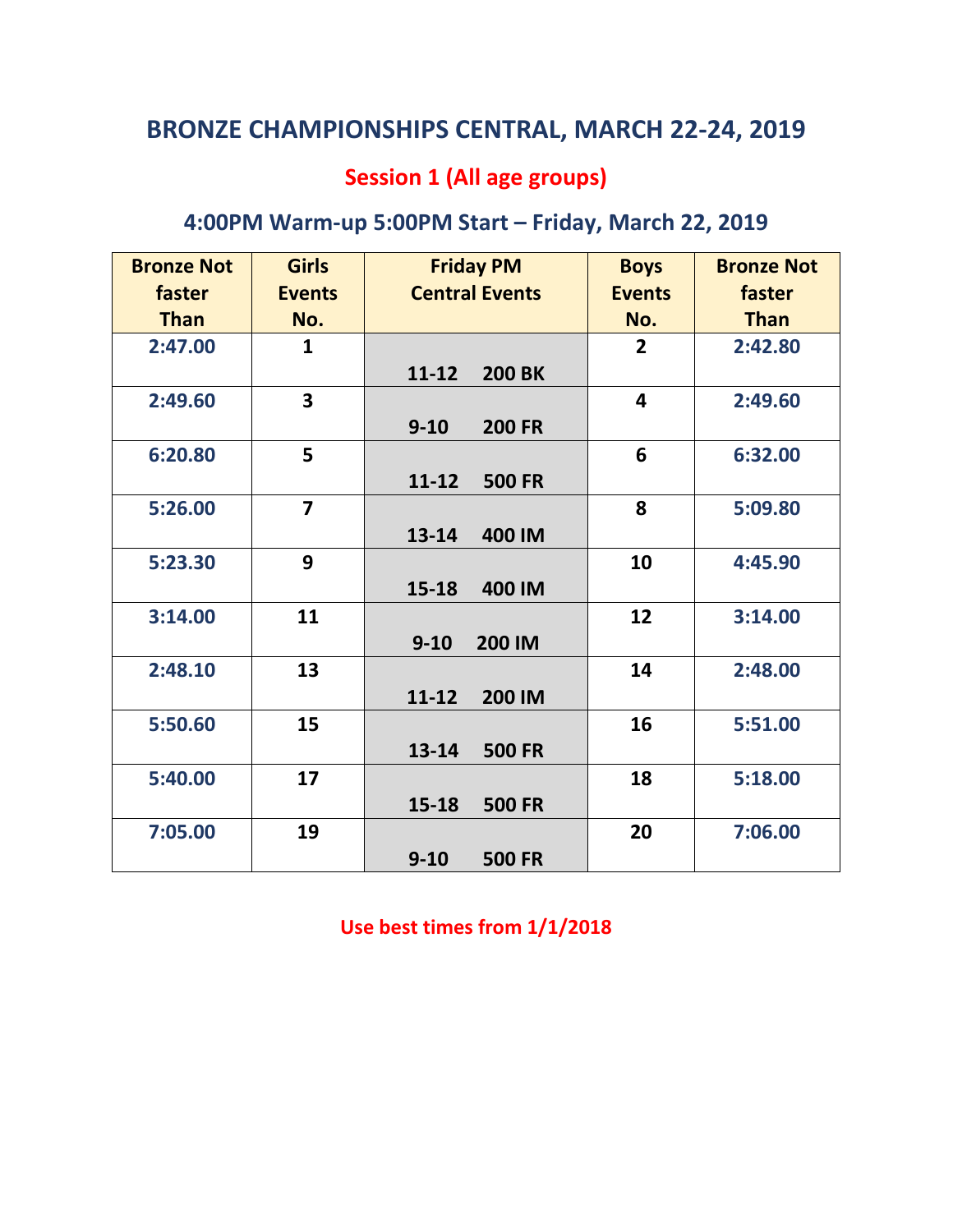## Session 2 (9-10 & 13-14 ONLY)

## 8:00 AM Warm-up 9:00 AM Start – Saturday, March 23, 2019

| <b>Bronze Not</b><br>faster<br>than | <b>Girls</b><br><b>Events</b><br>No. | <b>Saturday AM</b><br><b>Central Events</b> | <b>Boys</b><br><b>Events</b><br>No. | <b>Bronze Not</b><br>faster<br><b>Than</b> |
|-------------------------------------|--------------------------------------|---------------------------------------------|-------------------------------------|--------------------------------------------|
| 2:17.00                             | 21                                   | 13-14<br><b>200 FR</b>                      | 22                                  | 2:14.20                                    |
| 47.80                               | 23                                   | $9 - 10$<br><b>50 BR</b>                    | 24                                  | 48.60                                      |
| 1:23.50                             | 25                                   | 13-14<br><b>100 BR</b>                      | 26                                  | 1:16.70                                    |
| 1:38.00                             | 27                                   | $9 - 10$<br><b>100 FL</b>                   | 28                                  | 1:38.00                                    |
| 1:11.60                             | 29                                   | $13 - 14$<br><b>100 FL</b>                  | 30                                  | 1:07.10                                    |
| 35.20                               | 31                                   | $9 - 10$<br><b>50 FR</b>                    | 32                                  | 35.20                                      |
| 1:03.10                             | 33                                   | <b>100 FR</b><br>13-14                      | 34                                  | 59.60                                      |
| 1:33.10                             | 35                                   | $9 - 10$<br><b>100 BK</b>                   | 36                                  | 1:37.10                                    |
| 2:36.30                             | 37                                   | 13-14<br><b>200 BK</b>                      | 38                                  | 2:27.10                                    |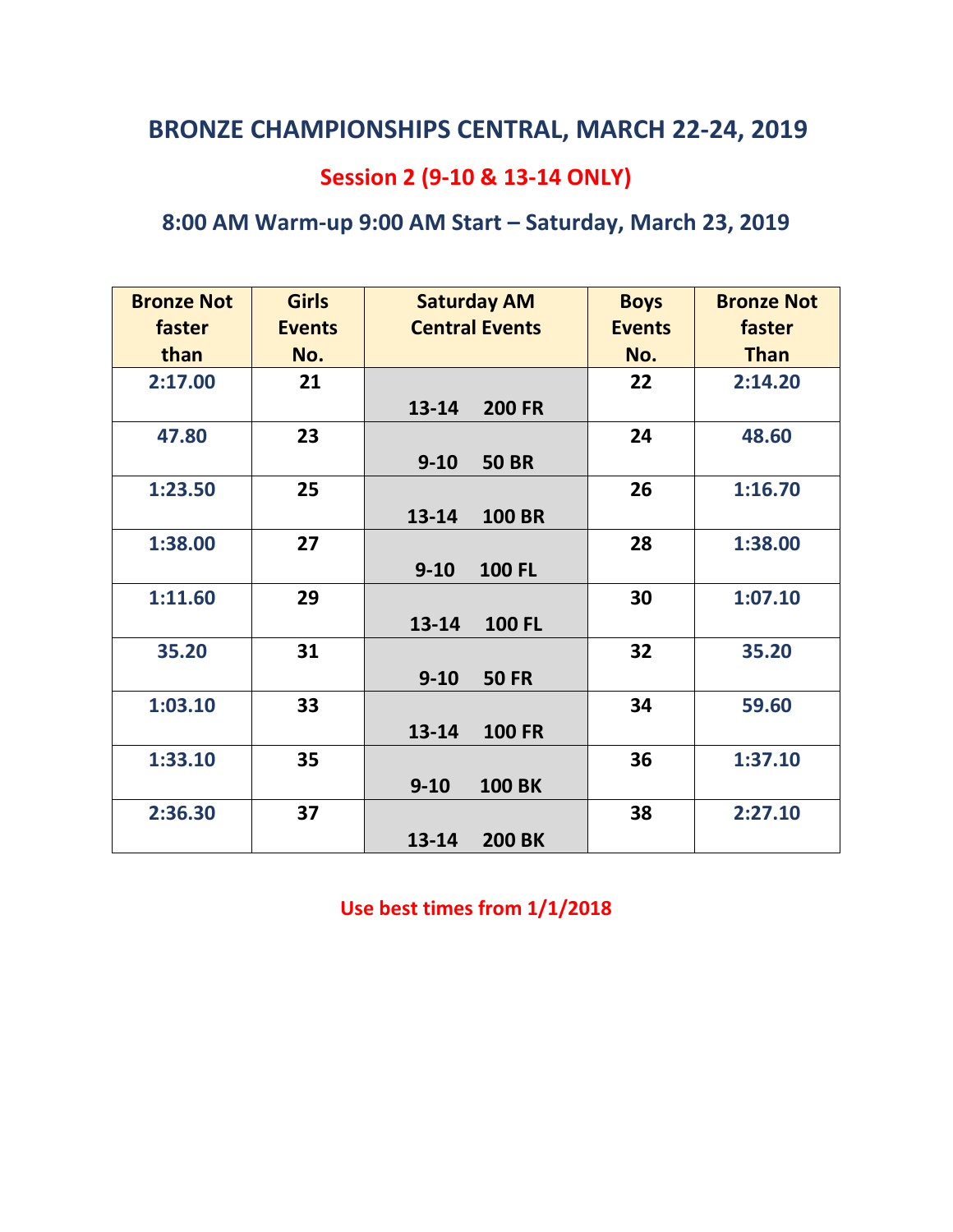## Session 3 (11-12 & 15-18 ONLY)

## 3:15 PM Warm-up 4:15 PM Start – Saturday, March 23, 2019

| <b>Bronze Not</b> | <b>Girls</b>  | <b>Saturday PM</b>         | <b>Boys</b>   | <b>Bronze Not</b> |
|-------------------|---------------|----------------------------|---------------|-------------------|
| faster            | <b>Events</b> | <b>Central Events</b>      | <b>Events</b> | faster            |
| than              | No.           |                            | No.           | <b>Than</b>       |
| 2:25.90           | 39            |                            | 40            | 2:26.00           |
|                   |               | <b>200 FR</b><br>$11 - 12$ |               |                   |
| 2:10.60           | 41            |                            | 42            | 1:58.00           |
|                   |               | $15 - 18$<br><b>200 FR</b> |               |                   |
| 1:19.50           | 43            |                            | 44            | 1:17.50           |
|                   |               | $11 - 12$<br><b>100 BK</b> |               |                   |
| 1:10.10           | 45            |                            | 46            | 1:03.90           |
|                   |               | $15 - 18$<br><b>100 BK</b> |               |                   |
| 31.00             | 47            |                            | 48            | 30.70             |
|                   |               | $11 - 12$<br><b>50 FR</b>  |               |                   |
| 1:01.10           | 49            |                            | 50            | 54.20             |
|                   |               | 15-18<br><b>100 FR</b>     |               |                   |
| 1:28.70           | 51            |                            | 52            | 1:26.50           |
|                   |               | $11 - 12$<br><b>100 BR</b> |               |                   |
| 2:51.00           | 53            |                            | 54            | 2:36.80           |
|                   |               | $15 - 18$<br><b>200 BR</b> |               |                   |
| 34.60             | 55            |                            | 56            | 34.70             |
|                   |               | $11 - 12$<br><b>50 FL</b>  |               |                   |
| 2:34.00           | 57            |                            | 58            | 2:25.00           |
|                   |               | $15 - 18$<br><b>200 FL</b> |               |                   |
| 2:49.40           | 59            |                            | 60            | 2:45.40           |
|                   |               | $11 - 12$<br><b>200 FL</b> |               |                   |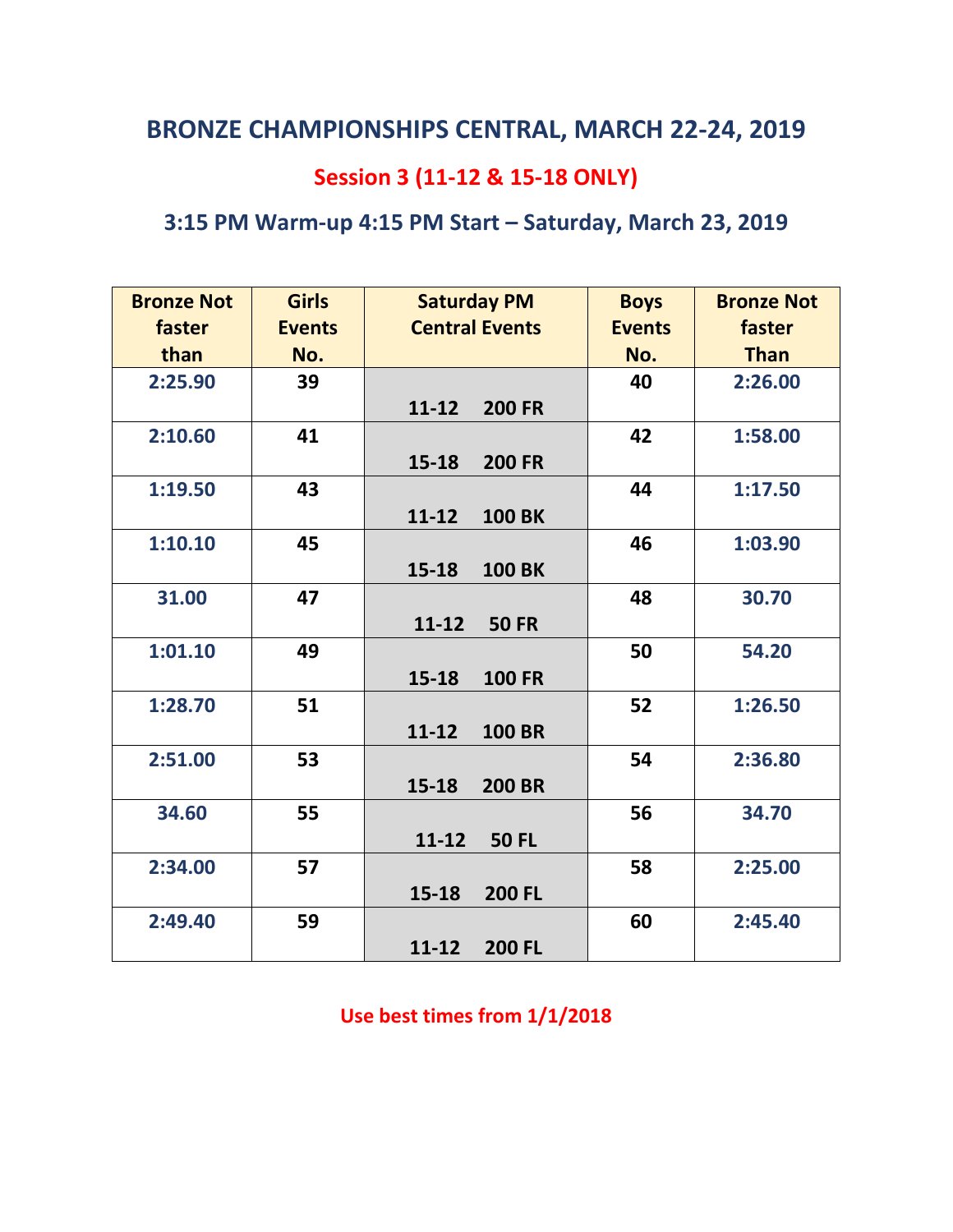## Session 4 (9-10 & 13-14)

## 8:00 AM Warm-up 9:00 AM Start – Sunday, March 24, 2019

| <b>Bronze Not</b> | <b>Girls</b>  | <b>Sunday AM</b>           | <b>Boys</b>   | <b>Bronze Not</b> |
|-------------------|---------------|----------------------------|---------------|-------------------|
| faster            | <b>Events</b> | <b>Central Events</b>      | <b>Events</b> | faster            |
| <b>Than</b>       | No.           |                            | No.           | <b>Than</b>       |
| 2:41.50           | 61            |                            | 62            | 2:31.10           |
|                   |               | 13-14<br>200 IM            |               |                   |
| 1:18.50           | 63            |                            | 64            | 1:18.50           |
|                   |               | $9 - 10$<br><b>100 FR</b>  |               |                   |
| 28.80             | 65            |                            | 66            | 26.80             |
|                   |               | 13-14<br><b>50 FR</b>      |               |                   |
| 41.90             | 67            |                            | 68            | 42.90             |
|                   |               | $9 - 10$<br><b>50 BK</b>   |               |                   |
| 1:12.70           | 69            |                            | 70            | 1:08.30           |
|                   |               | $13 - 14$<br><b>100 BK</b> |               |                   |
| 1:46.20           | 71            |                            | 72            | 1:48.40           |
|                   |               | $9 - 10$<br><b>100 BR</b>  |               |                   |
| 2:57.00           | 73            |                            | 74            | 2:47.90           |
|                   |               | 13-14<br><b>200 BR</b>     |               |                   |
| 42.40             | 75            |                            | 76            | 43.90             |
|                   |               | $9 - 10$<br><b>50 FL</b>   |               |                   |
| 2:36.60           | 77            |                            | 78            | 2:29.60           |
|                   |               | $13 - 14$<br><b>200 FL</b> |               |                   |
| 1:28.60           | 79            |                            | 80            | 1:28.60           |
|                   |               | $9 - 10$<br>100 IM         |               |                   |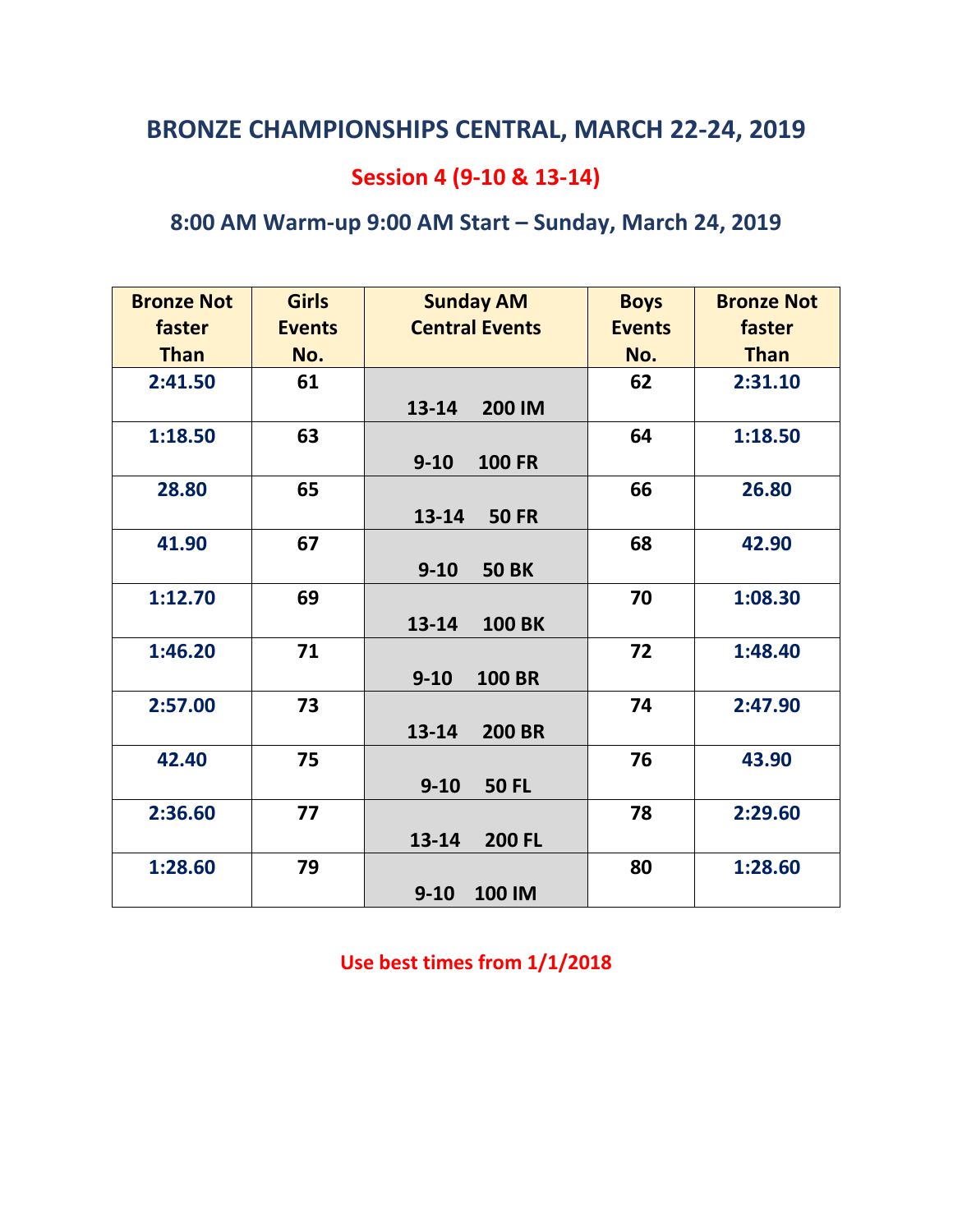## Session 5 (11-12 & 15-18)

## 3:15 PM Warm-up 4:15 PM Start – Sunday, March 24, 2019

| <b>Bronze Not</b> | <b>Girls</b>  | <b>Sunday PM</b>           | <b>Boys</b>   | <b>Bronze Not</b> |
|-------------------|---------------|----------------------------|---------------|-------------------|
| faster            | <b>Events</b> | <b>Central Events</b>      | <b>Events</b> | faster            |
| than              | No.           |                            | No.           | <b>Than</b>       |
| 1:18.70           | 81            |                            | 82            | 1:17.20           |
|                   |               | $11 - 12$<br>100 IM        |               |                   |
| 2:30.00           | 83            |                            | 84            | 2:27.80           |
|                   |               | 15-18<br>200 IM            |               |                   |
| 1:08.30           | 85            |                            | 86            | 1:07.00           |
|                   |               | $11 - 12$<br><b>100 FR</b> |               |                   |
| 28.60             | 87            |                            | 88            | 25.20             |
|                   |               | 15-18<br><b>50 FR</b>      |               |                   |
| 36.10             | 89            |                            | 90            | 36.10             |
|                   |               | $11 - 12$<br><b>50 BK</b>  |               |                   |
| 2:29.30           | 91            |                            | 92            | 2:16.90           |
|                   |               | 15-18<br><b>200 BK</b>     |               |                   |
| 40.60             | 93            |                            | 94            | 40.30             |
|                   |               | $11 - 12$<br><b>50 BR</b>  |               |                   |
| 1:20.90           | 95            |                            | 96            | 1:10.90           |
|                   |               | 15-18<br><b>100 BR</b>     |               |                   |
| 1:19.40           | 97            |                            | 98            | 1:17.60           |
|                   |               | $11 - 12$<br><b>100 FL</b> |               |                   |
| 1:09.60           | 99            |                            | 100           | 1:02.60           |
|                   |               | 15-18<br><b>100 FLY</b>    |               |                   |
| 3:11.20           | 101           |                            | 102           | 3:03.50           |
|                   |               | $11 - 12$<br><b>200 BR</b> |               |                   |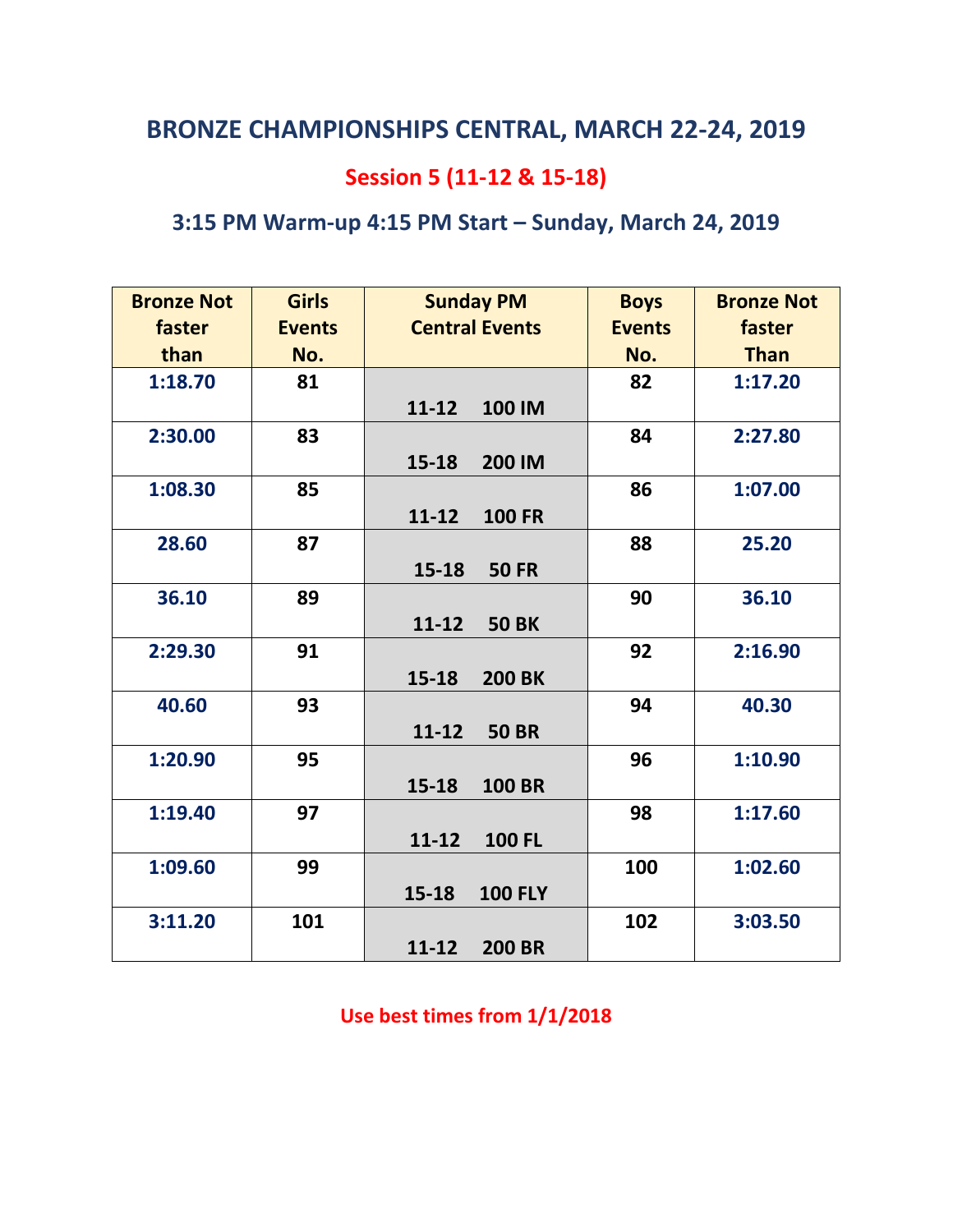#### Metropolitan Swimming, Inc. & NCAC 'Bronze Championships Central' 2019

#### Friday, Saturday, and Sunday, March 22-24, 2019

#### \*\*\*WAIVER\*\*\*

In consideration of acceptance of this entry, I/we hereby, for myself/ourselves, my/our heirs, administrators and assigns, waive and release any and all claims against USA-Swimming, Metropolitan Swimming, Inc. Family Swimming Center, Inc, NCAC, and Yonkers Montessori Academy for any injuries and/or expenses occurred by me/us at the swim meet, or while on the road to and from the meet. I/we are bona fide amateur athletes and eligible to compete in

#### all the events I/we have entered.

#### MEET ENTRY REPORT

| <b>Female Individual Entries</b>            |  | $x$ \$5.00 = -------------------------------   |  |  |
|---------------------------------------------|--|------------------------------------------------|--|--|
| <b>Male Individual Entries</b>              |  | $x$ \$5.00 = -------------------------------   |  |  |
| <b>Metro Surcharge: Girls Entered</b>       |  | $x$ \$1.00 = -------------------------------   |  |  |
| <b>Metro Surcharge: Boys Entered</b>        |  | $x$ \$1.00 = --------------------------------- |  |  |
| Amount Entrice (Make Check payable to NCAC) |  |                                                |  |  |

#### Amount Entries (Make Check payable to **NCAC**

List All Unattached Swimmers: